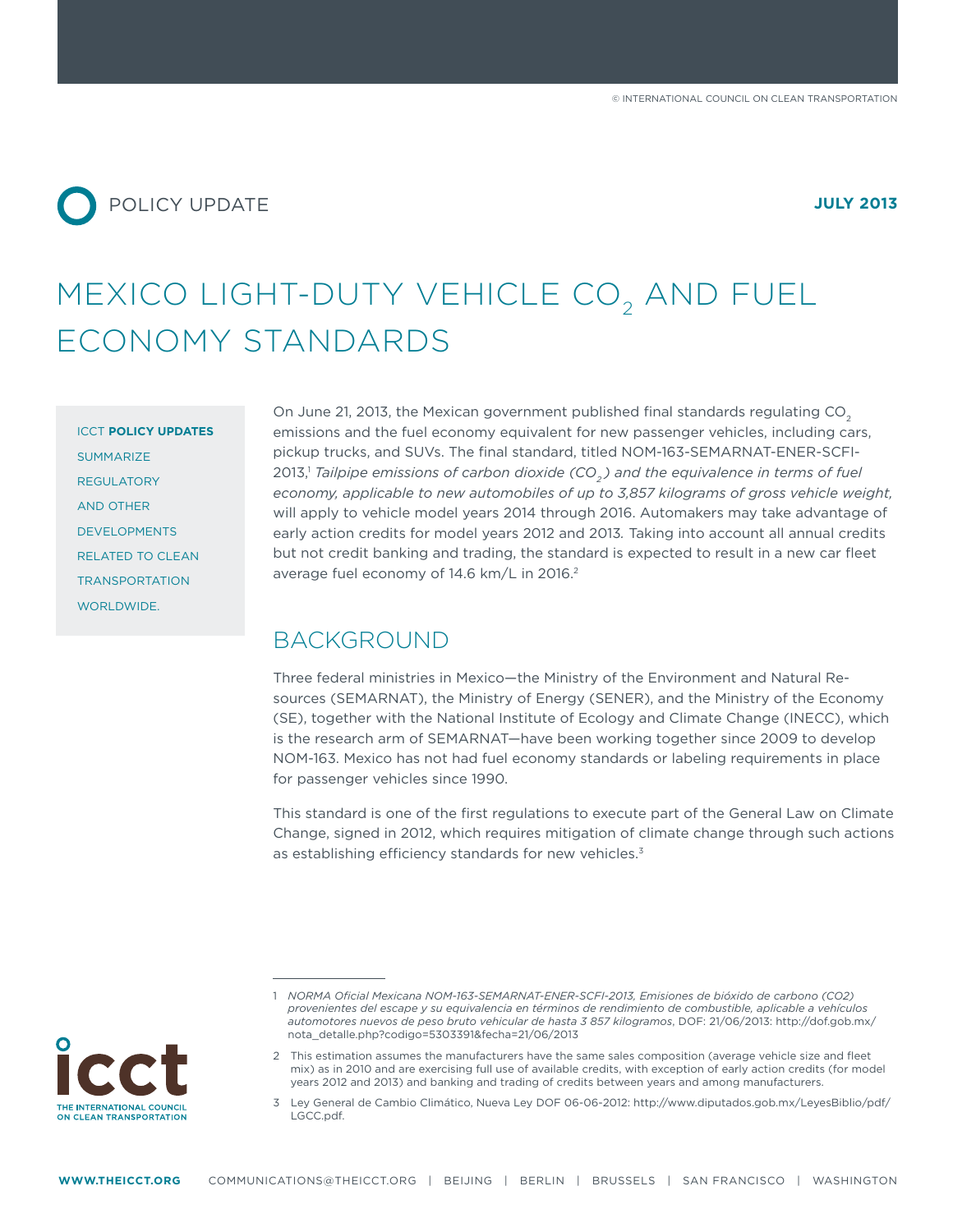# The Current Situation

New light vehicles sold in 2011 averaged 13.1 km/L, up from 11.8 km/L in 2008, 4 which is an 11% increase in fuel efficiency and a 3.5% annual rate of improvement. In terms of  $CO<sub>2</sub>$ emissions, new vehicles decreased from a fleet average of 198 gCO<sub>2</sub>/km in 2008 to 180 gCO<sub>2</sub>/km in 2011 a 9.3% reduction.

Vehicles sold in Mexico tend to be both smaller (average footprint of 4.1  $m<sup>2</sup>$  as opposed to 4.5 m<sup>2</sup>) and less powerful (approximately 25% lower for MY2008) than vehicles sold in the U.S. The average fuel economy of new vehicles was also 3% higher in 2011 in Mexico. While the new regulations requires manufacturers to meet a very similar overall fleet average in Mexico and in the U.S., Mexico's standard requires a lower overall annual rate of improvement—2.2% in Mexico compared to 3.6% in the U.S.—from model year 2011.

# Key Elements of the Regulation

The standards regulate CO<sub>2</sub> emissions in grams per kilometer, providing the equivalent regulatory metrics for fuel economy in km/L. The standard uses footprint (defined as the area between the four wheels of the vehicle in  $m<sup>2</sup>$ ) based curves similar to those in the U.S. and Canada regulations, providing goals for model years 2012 through 2016, and automakers must submit data for each model year. The standards require automakers to meet a single sales-weighted fleet average over the period of 2014 to 2016, and allow credits generated in 2012 and 2013 to be used towards compliance. Manufacturers may also pool compliance for additional flexibility.

Separate compliance curves are provided for passenger cars and light trucks (SUVs, minivans, pickups). The standards are based upon the U.S. NHTSA Corporate Average Fuel Economy (CAFE) curves, although the stringency of the curves is reduced by 1% for cars and 2% for light trucks. The resulting regulatory curves would lead to a fleet average fuel economy for 2016 of 14.9 km/L, if average vehicle size and car/truck ratios remain constant. Full application of annual credits reduce the 2016 fleet average goal to 14.6 km/L. Early action credits and credit banking could lead to compliance in 2016 with a lower overall fleet average fuel economy.

The new standards apply to all manufacturers that sell new light-duty vehicles with gross vehicle weights (GVWs) up to 3,857 kg (8,500 lbs) with the exception of those manufacturers that sell less than 500 total vehicles per model year.

# **CREDITS**

The standards include credits for early action, introduction of highly efficient technologies, efficient and low-climate-impact air-conditioning systems, and advanced vehicle technologies. All credits can be banked and used towards compliance for model

<sup>4</sup> Fleet sales and fuel economy data for model year 2012 is incomplete, although the fleet average fuel economy appears to be similar and only slightly higher than 2011 levels. The most recent year with complete data is 2011. *Nota técnica sobre la evolución de las emisiones de bióxido de carbono y rendimiento de combustible de los vehículos ligeros nuevos en México 2008-2011,* INE, June 2012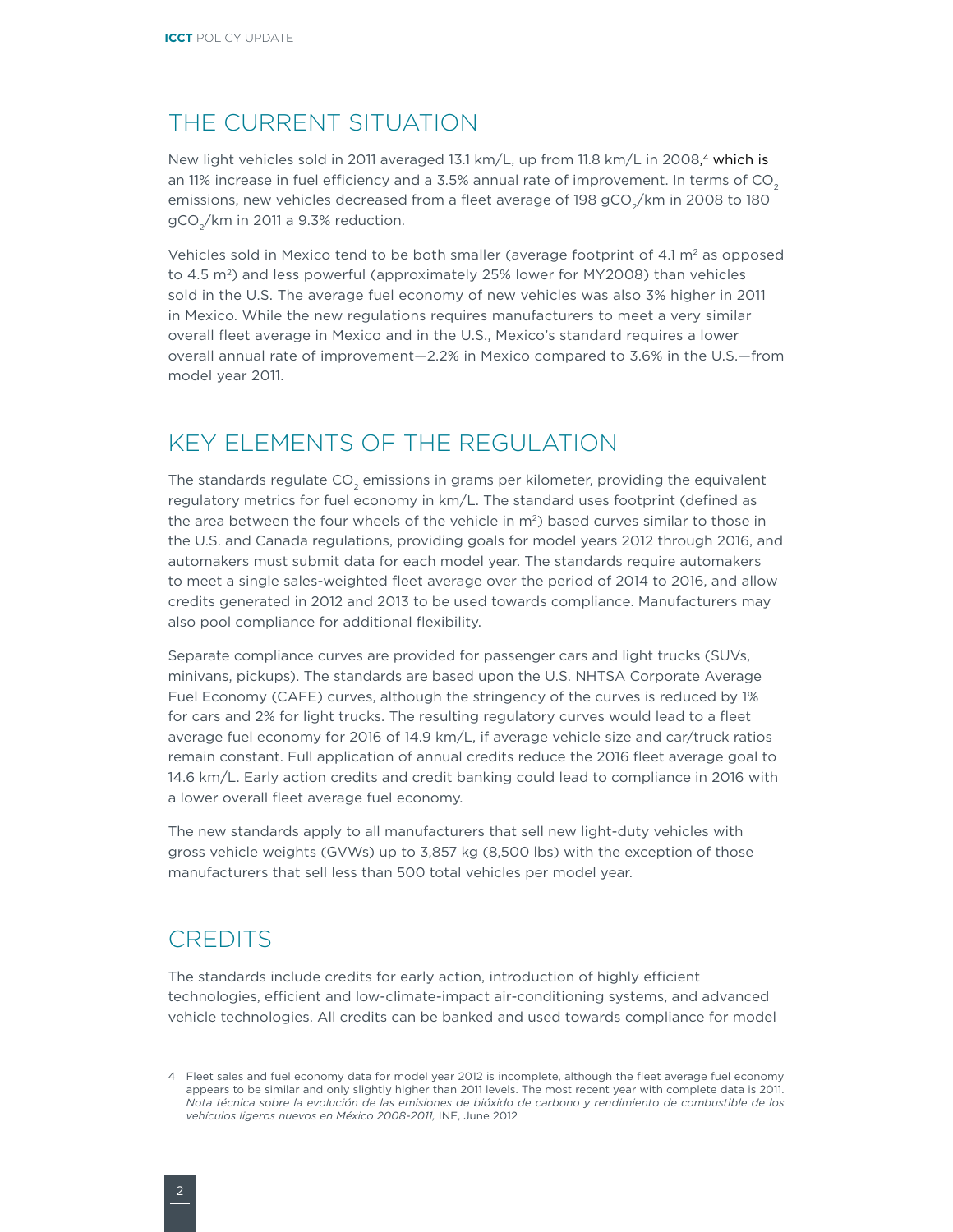years 2014 through 2016, including credits accumulated in 2012 and 2013. The main characteristics of these credits are as follows:

- » Early action credits: If the difference between the regulatory curves and fleet average in terms of grams per kilometer for model years 2012 and 2013 is positive (i.e., over-compliance with the standard), automakers are given a credit equivalent to 1.5 times the fleet average credit value of the two combined years. If difference is negative (i.e., under-compliance with the standard), no penalty is assessed.
- » Introduction of highly efficient technologies: Credits for model years 2013 through 2016 are available to automakers that offer or produce in Mexico a hybrid, plugin hybrid or electric vehicle model or a vehicle model that has CO<sub>2</sub> emissions 20% lower than the regulatory goals for that vehicle size, type and model year. There is no sales threshold for use of this credit, the vehicle meeting this criteria need only be offered for sale or produced within Mexico for the full credit to be applied.
- » Air conditioning systems: Credits are available for model years 2013 through 2016 to manufacturers that demonstrate plans to introduce air-conditioning systems that reduce CO<sub>2</sub>-equivalent emissions (either through low-leak systems) or substitution of refrigerants with lower global warming potential gases) and use more efficient technologies for air-conditioning systems (based upon a list of technologies provided) in a minimum of 80% of the vehicles equipped with air conditioning systems. Credits are applied in full for any fleet that complies with the 80% minimum.
- » Technology penetration: Credits are available for model years 2013 through 2016 for manufacturers that demonstrate plans to introduce any listed technology (such as gasoline direct injection, variable valve timing, continuously variable transmissions, etc.) or other accepted or recognized technology (by EPA or similar authorities in the EU or Japan) to reduce fuel consumption in a minimum of 80% of the fleet. Credits are applied in full for any fleet that complies with the 80% minimum.

### Expected Effects of the Regulation

SEMARNAT estimated the following benefits from implementation of the standard over the vehicle fleet sales for 2013 through 2032:

- » Reduction in fuel consumed: 710 million barrels
- $\gg$  CO<sub>2</sub> emissions avoided: 265 million tons
- » Health benefits due to diseases and deaths averted: 26,818 million pesos (approximately US\$2,024 million)

The reduction in fuel consumption adds up to fuel savings of 1,084 billion pesos (approximately US\$84 billion) for Mexican consumers.5

<sup>5</sup> Dictamen Total con Efectos de Final sobre el anteproyecto denominado "Proyecto de Norma Oficial Mexicana PROY-NOM-163-SEMARNAT-ENER-SCIFI-2012, Emisiones de bióxido de carbono (CO<sub>2</sub>) provenientes del escape y su equivalencia en términos de rendimiento de combustible, aplicable a vehículos automotores nuevos de peso bruto vehicular de hasta 3,857 kilogramos," Oficio No. COFEME/13/1146. http://207.248.177.30/ expediente/v99/\_COFEME.13.1146.pdf